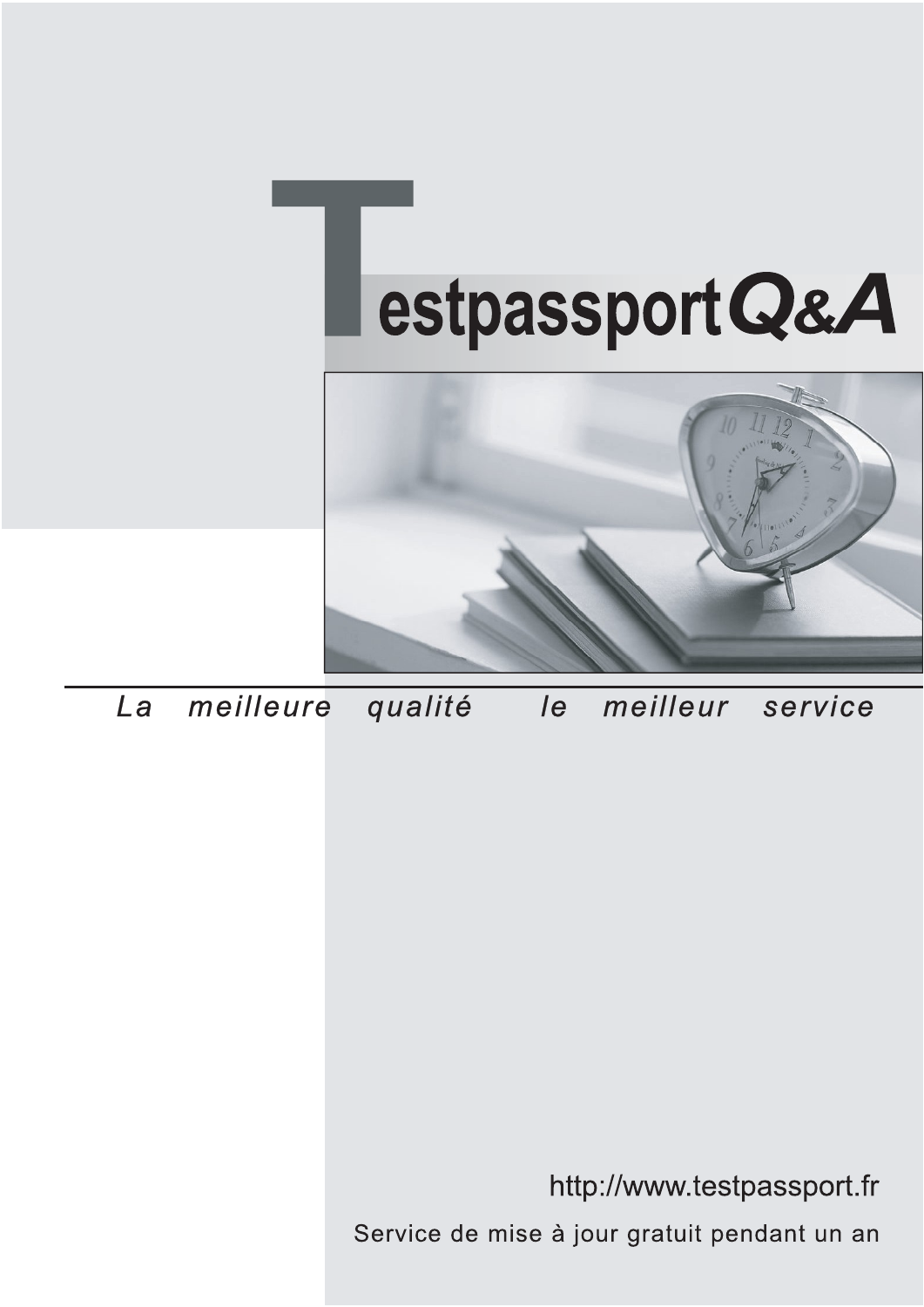# **Exam** : **DA-100**

### **Title** : Analyzing Data with Microsoft Power BI

# **Version** : DEMO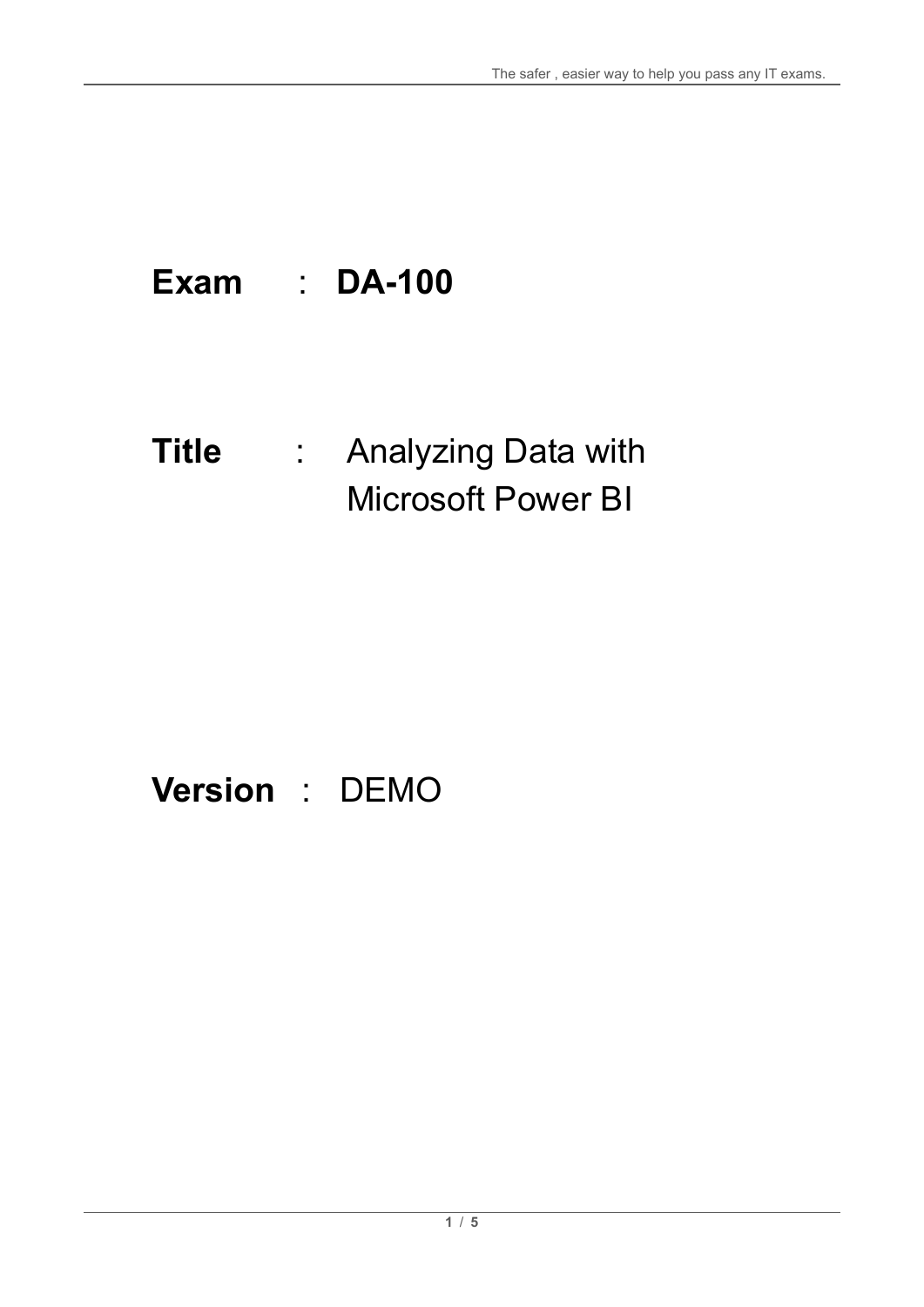1. Topic 1, Litware, Inc. Case Study

This is a case study. Case studies are not timed separately. You can use as much exam time as you would like to complete each case. However, there may be additional case studies and sections on this exam. You must manage your time to ensure that you are able to complete all questions included on this exam in the time provided.

To answer the questions included in a case study, you will need to reference information that is provided in the case study. Case studies might contain exhibits and other resources that provide more information about the scenario that is described in the case study. Each question is independent of the other questions in this case study.

At the end of this case study, a review screen will appear. This screen allows you to review your answers and to make changes before you move to the next section of the exam. After you begin a new section, you cannot return to this section.

#### **To start the case study**

To display the first question in this case study, click the Next button. Use the buttons in the left pane to explore the content of the case study before you answer the questions. Clicking these buttons displays information such as business requirements, existing environment and problem statements. If the case study has an All Information tab, note that the information displayed is identical to the information displayed on the subsequent tabs. When you are ready to answer a question, click the Question button to return to the question.

#### **Overview**

Litware, Inc. is an online retailer that uses Microsoft Power Bl dashboards and reports. The company plans to leverage data from Microsoft SQL Server databases, Microsoft Excel files, text files, and several other data sources.

Litware uses Azure Active Directory (Azure AD) to authenticate users.

#### **- Existing Environment**

#### **Sales Data**

Litware has online sales data that has the SQL schema shown in the following table.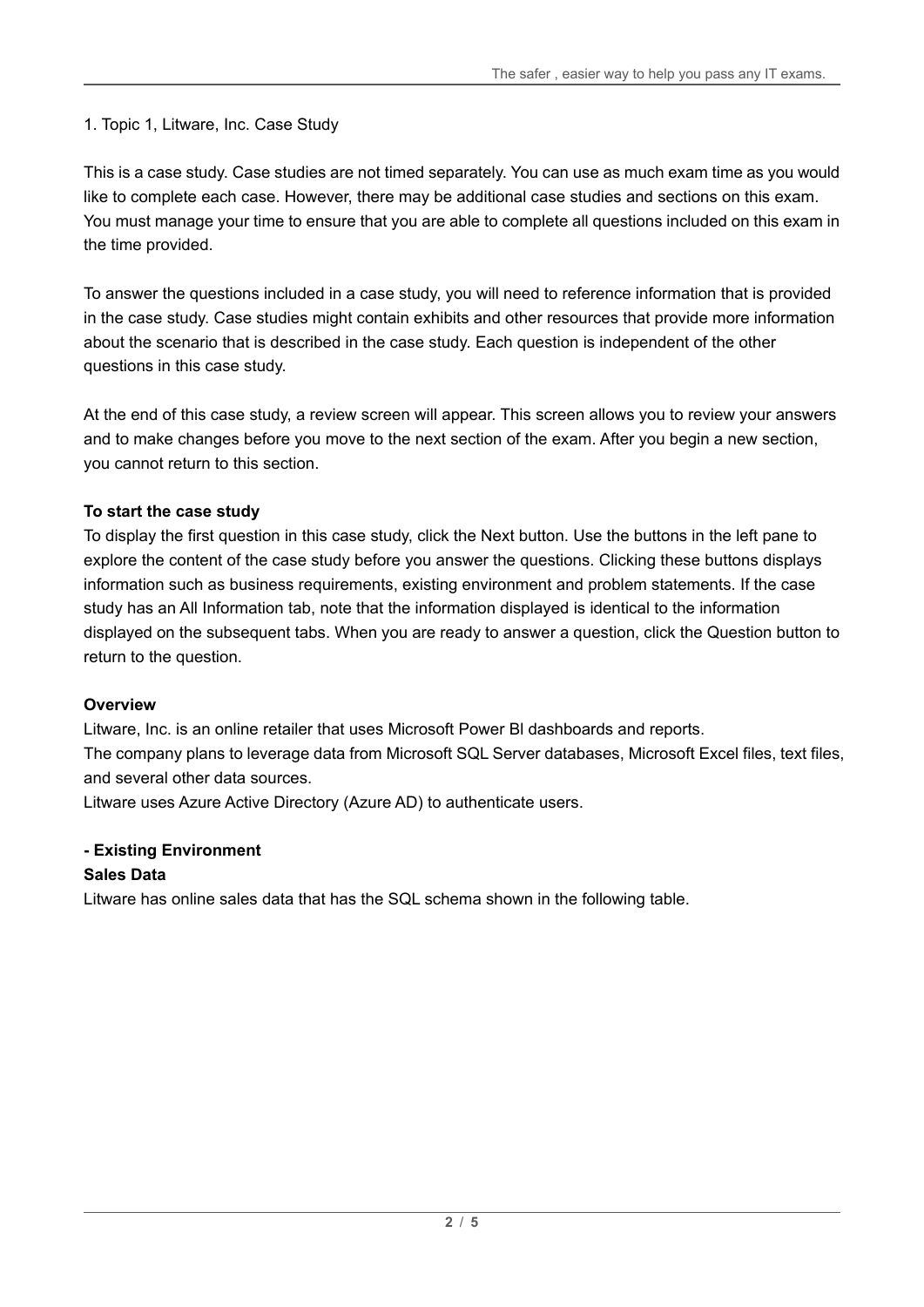| <b>Table name</b>     | <b>Column name</b> | Data type |
|-----------------------|--------------------|-----------|
| Sales Region          | region id          | Integer   |
|                       | name               | Varchar   |
| <b>Region Manager</b> | region id          | Integer   |
|                       | manager id         | Integer   |
| Sales Manager         | sales_manager_id   | Integer   |
|                       | name               | Varchar   |
|                       | usemame            | Varchar   |
| <b>Sales</b>          | sales id           | Integer   |
|                       | sales date id      | Integer   |
|                       | sales amount       | Floating  |
|                       | customer id        | Integer   |
|                       | sales ship date id | Integer   |
|                       | region id          | Varchar   |
| <b>Customer Date</b>  | customer id        | Integer   |
|                       | first name         | Varchar   |
|                       | last name          | Varchar   |
| Date                  | date id            | Integer   |
|                       | date               | Date      |
|                       | month              | Integer   |
|                       | week               | Integer   |
|                       | year               | Integer   |
| Weekly_Returns        | week id            | Integer   |
|                       | total returns      | Floating  |
|                       | sales_region_id    | Varchar   |
| <b>Targets</b>        | target id          | Integer   |
|                       | sales_target       | Decimal   |
|                       | date id            | Integer   |
|                       | region id          | Integer   |

In the Date table, the dateid column has a format of yyyymmdd and the month column has a format of yyyymm.

The week column in the Date table and the weekid column in the Weekly\_Returns table have a format of yyyyww.

The regionid column can be managed by only one sales manager.

#### **Data Concerns**

You are concerned with the quality and completeness of the sales data. You plan to verify the sales data for negative sales amounts.

#### **Reporting Requirements**

Litware identifies the following technical requirements:

- Executives require a visual that shows sales by region.
- Regional managers require a visual to analyze weekly sales and returns.
- Sales managers must be able to see the sales data of their respective region only.
- The sales managers require a visual to analyze sales performance versus sales targets.
- The sale department requires reports that contain the number of sales transactions.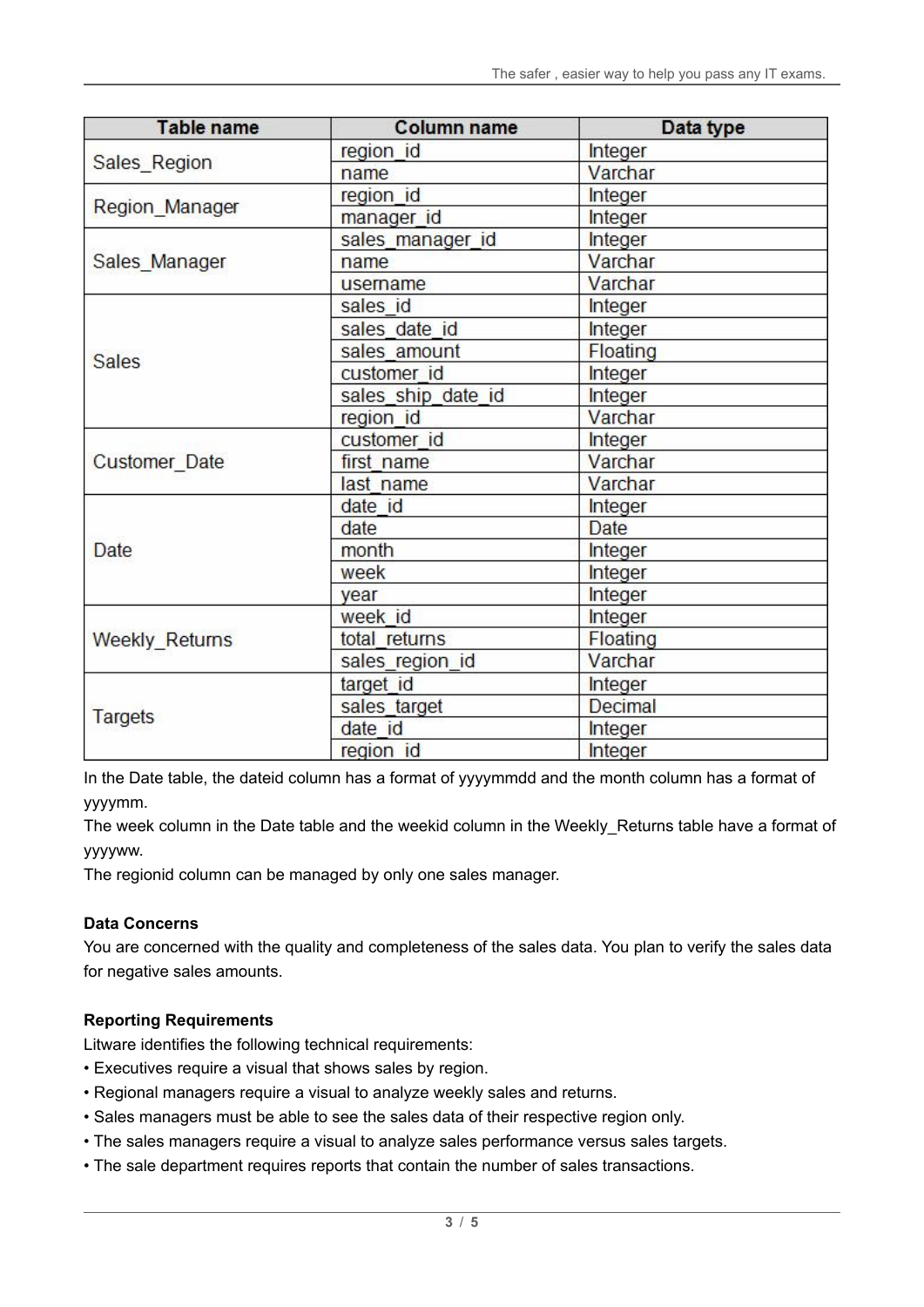• Users must be able to see the month in reports as shown in the following example: Feb 2020.

• The customer service department requires a visual that can be filtered by both sales month and ship month independently.

You need to create a relationship between the Weekly Returns table and the Date table to meet the reporting requirements of the regional managers.

What should you do?

A. In the Weekly.Returns table, create a new calculated column named date-id in a format of yyyymmdd and use the calculated column to create a relationship to the Date table.

B. Add the Weekly Returns data to the Sales table by using related DAX functions.

C. Create a new table based on the Date table where date-id is unique, and then create a many-to-many relationship to Weekly Return.

#### **Answer:** A

#### **Explanation:**

Scenario: Region managers require a visual to analyze weekly sales and returns. To relate the two tables we need a common column.

2.You need to address the data concerns before creating the data model.

What should you do in Power Query Editor?

- A. Select Column distribution.
- B. Select the sales amount column and apply a number filter.
- C. Select Column profile, and then select the sales\_amount column.
- D. Transform the sales amount column to replace negative values with 0.

#### **Answer:** C

3.You need to create a calculated column to display the month based on the reporting requirements.

Which DAX expression should you use?

A. FORMAT('Date'[date], "MMM YYYY")

- B. FORMAT('Date' [date], "M YY")
- C. FORMAT('Date'[date\_id], "MMM") ""& & FORMAT('Date'[year], "#")
- D. FORMAT('Date' [date\_id], "MMM YYYY")

#### **Answer:** A

4.What should you create to meet the reporting requirements of the sales department?

- A. a measure that uses a formula of SUM (Sales [sales id])
- B. a calculated column that use a formula of COUNTA(sales [sales id])
- C. a measure that uses a formula of COUNTROWS (Sales)
- D. a calculated column that uses a formula of SUM (Sales [sales | id])

#### **Answer:** C

#### **Explanation:**

The sale department requires reports that contain the number of sales transactions.

The COUNTROWS function counts the number of rows in the specified table, or in a table defined by an expression.

Reference: https://docs.microsoft.com/en-us/dax/countrows-function-dax